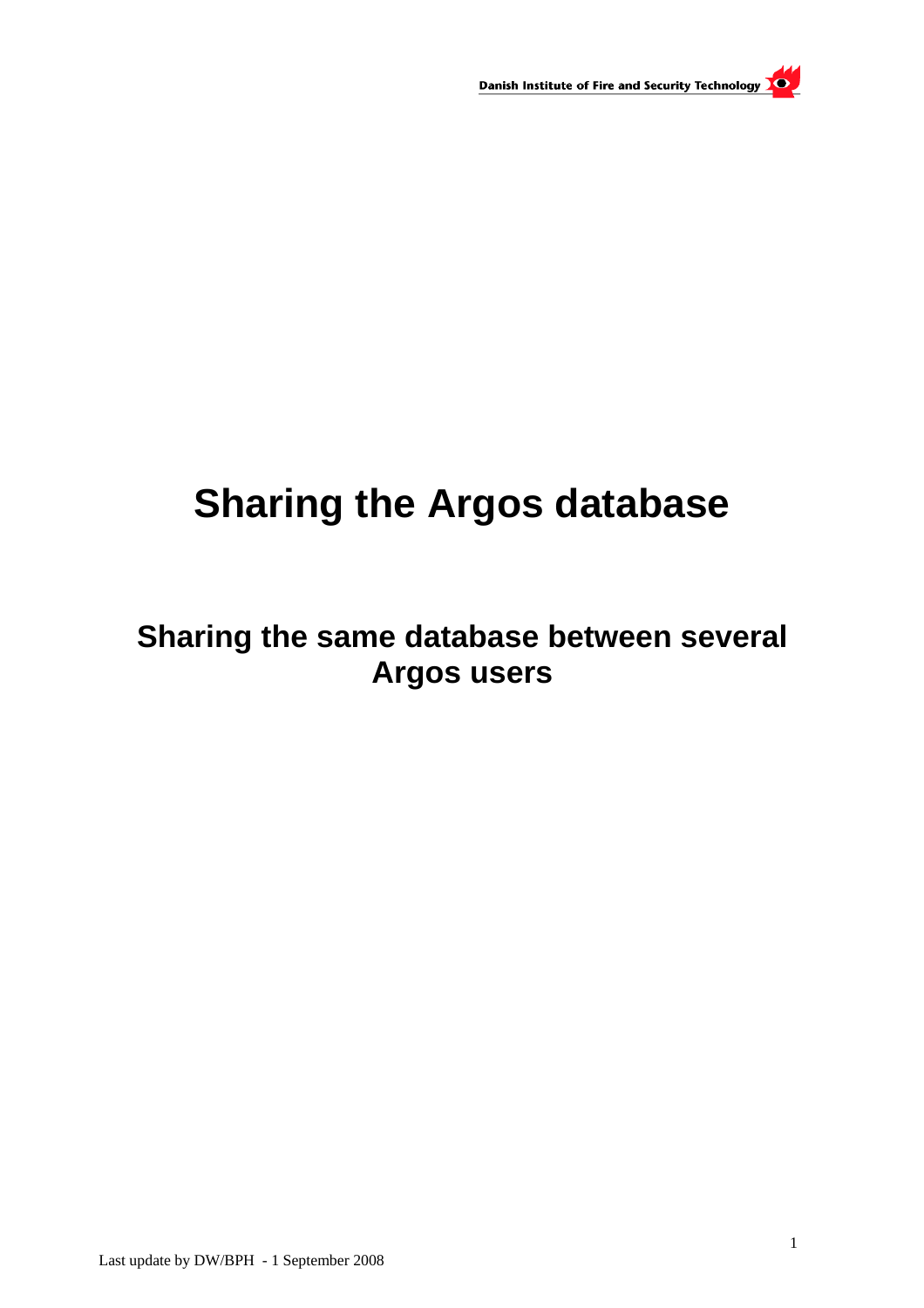

## **Table of Contents**

|         | PRINCIPLES OF USING A SHARED DATABASE IN ARGOS                   | 3         |
|---------|------------------------------------------------------------------|-----------|
|         |                                                                  |           |
| 1.1     | <b>DESCRIPTION</b>                                               | 3         |
| $1.2\,$ | ARGOS INSTALLED ON ONE COMPUTER                                  | 3         |
| 1.3     | ARGOS INSTALLED ON SEVERAL COMPUTERS                             |           |
|         | HOW TO SET UP A COMMON DATABASE SERVER                           |           |
| 2.1     | <b>HOW TO FIND THE HOST NAME OF THE SERVER</b>                   |           |
| 2.2     | HOW TO SET THE HOST NAME OF SERVER ON THE CLIENTS                |           |
| 2.3     | IF PATH ON CLIENT COMPUTER IS DIFFERENT FROM PATH ON SERVER      | 8         |
| 2.4     | VERIFICATION                                                     | 9         |
| 3       | SAVING MEMORY AND CPU OPERATIONS ON THE CLIENTS (CAN BE OMITTED) | <b>10</b> |
|         | <b>QUESTIONS OR PROBLEMS</b>                                     | 11        |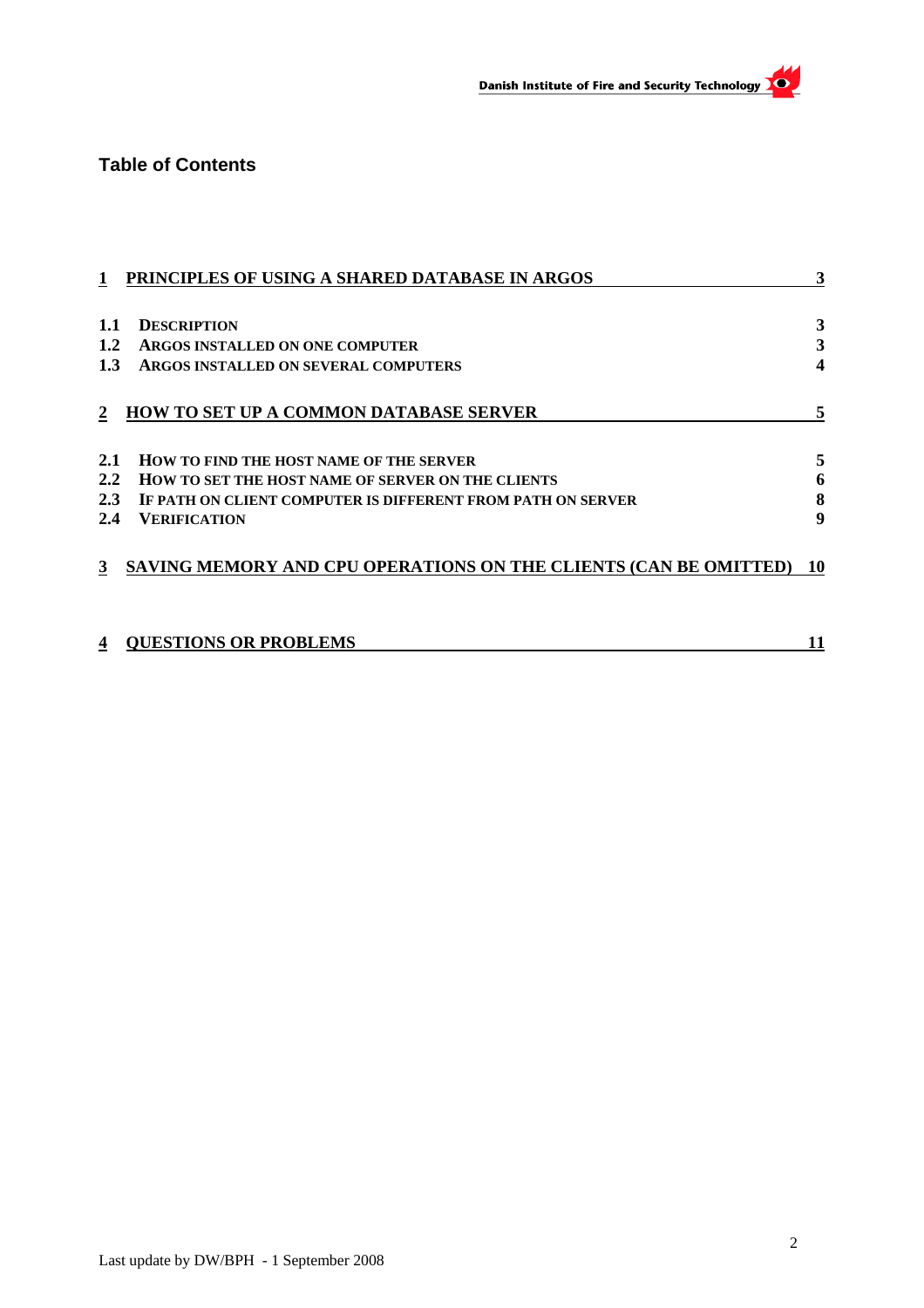# <span id="page-2-0"></span>**1 Principles of using a shared database in Argos**

Argos can be configured so that several users can use a common database. All data in the database can thus be shared between more than one user. In that way fires, building component, detectors and other templates in Argos only have to be entered in a single database. Security is enhanced, since back-up is only necessary on one computer (the server).

**Note:** Sharing the database has nothing to do with the licensing method used for Argos. This can be single user license or floating licenses.

#### *1.1 Description*

Argos is constructed as a so-called client-server system, where the programme is separate from the data. The actual Argos programme, Argos.exe, is the client part. All the data is in the *Server* part. Argos can only gain access to the data by asking the server. Argos's server is based on the SQL<sup>[1](#page-2-1)</sup> database, Firebird. Other SQL-databases are, for example, Oracle.

#### *1.2 Argos installed on one computer*

When Argos is installed, both the client and server parts are placed on the same computer. They communicate using software, which sends queries from the client Argos to the database. (The software is an Firebird API, called GDS32.DLL). The principles are shown below.



*Argos installed on one computer with client and server on the same computer* 

<span id="page-2-1"></span>l <sup>1</sup> **S**tructured **Q**uery **L**anguage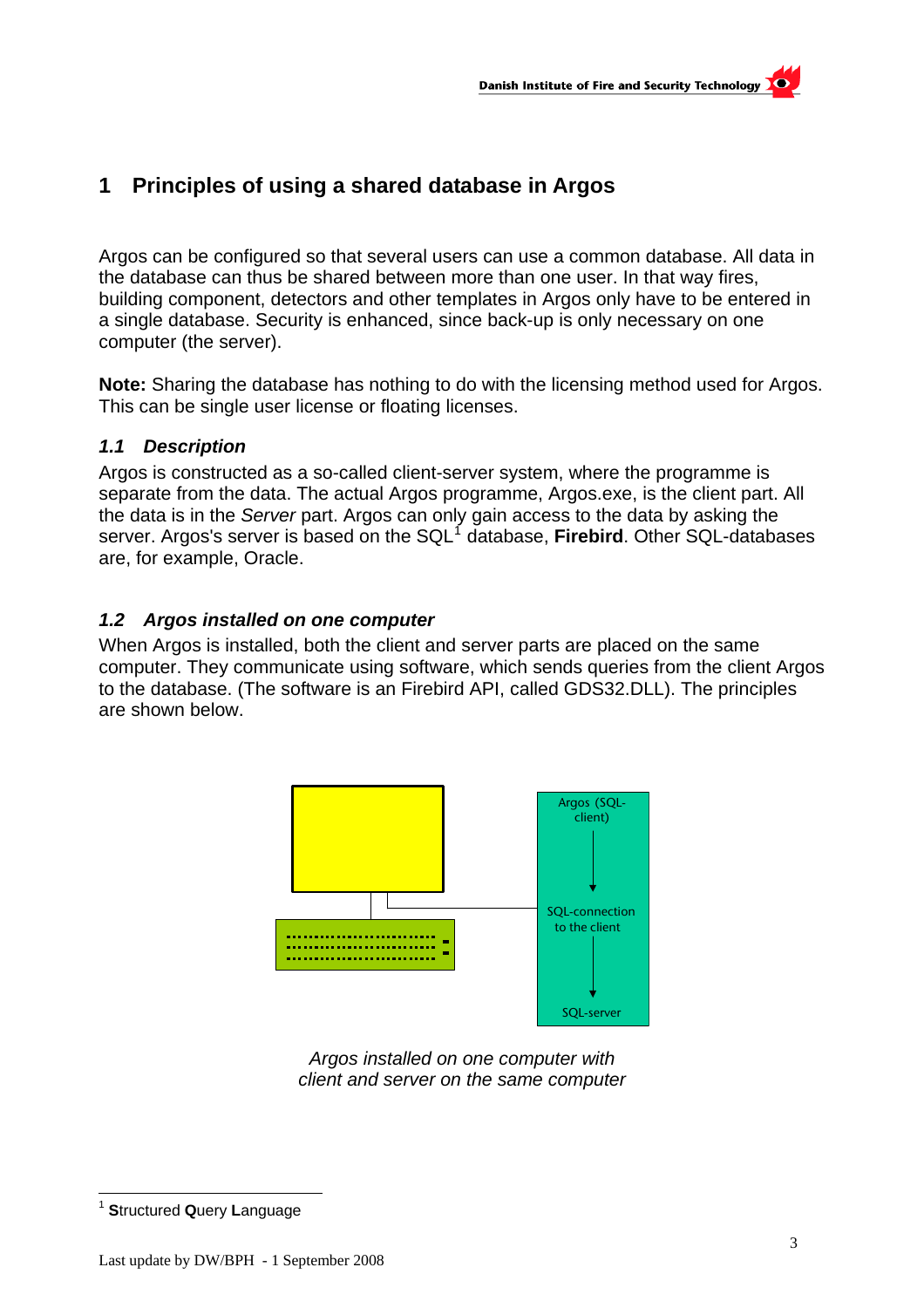#### <span id="page-3-0"></span>*1.3 Argos installed on several computers*

If Argos is installed on several computers, then all the Argos users can gain access to the same data by using a common server, as shown below.



*Several computers (clients) using a common server* 

Argos can also be run on the computer functioning as the server.

**Note:** If all users are to have uninterrupted access to the data, the server has to be working all the time.

There are no restrictions as to which computer is the server. It is an advantage if the computer selected is relatively fast, since it has to take up a multi-user load.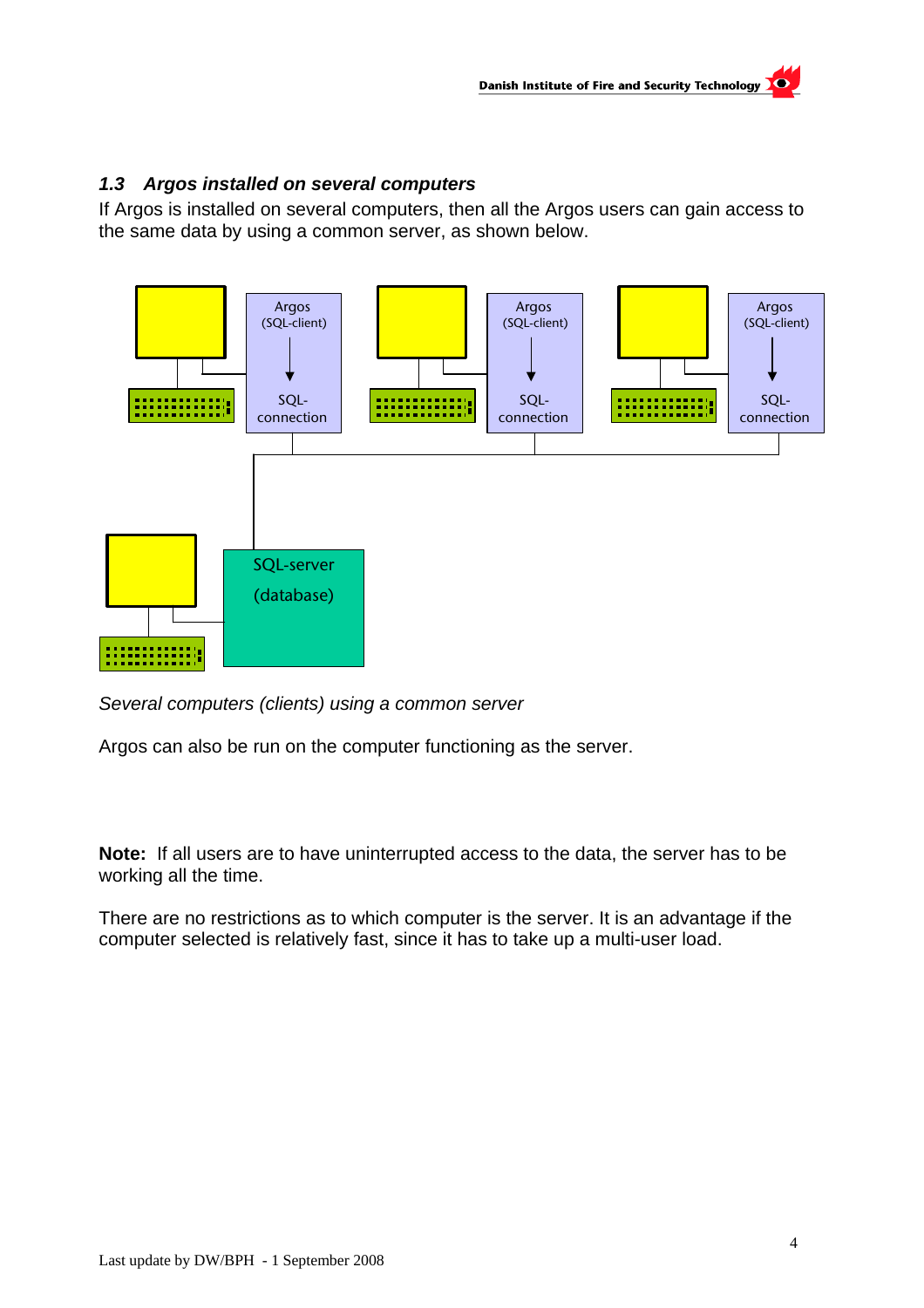### <span id="page-4-0"></span>**2 How to set up a common database server**

#### *Requirements:*

All the computers have to be connected by a network to the computer which is to function as the Server. Network protocol **TCP/IP** (as used on the Internet) must be installed. Argos must be installed on all the computers, including the server. The server does not need a dongle, unless the Argos client (the simulation program itself) is run on the server.

*Procedure to set up a common server:* 

- 1. One computer is dubbed the server (this is where the common database is installed).
- 2. Install Argos on the server.
- 3. Check that Argos will run on the server, remembering to use a dongle. The dongle can be removed afterwards, if the Argos client (the simulation program itself) is not run on the server.
- 4. Find the host name of the server (see sec. [2.1](#page-4-1))
- 5. Enter the host name of the server in the registry database on the client (see sec. [2.2](#page-5-1))

#### <span id="page-4-1"></span>*2.1 How to find the host name of the server*

The computer name of the server is found by:

- 1. Opening a command prompt window on the server
- 2. Typing **IPCONFIG /all** and pressing enter

The table produced shows the name of the computer under *Host Name*. This is shown below, where the name of the server is **Odin**.

| Command Prompt                                                                                                                                         | $  \Box $ $\times$                                                                                                                                                                                                                                             |
|--------------------------------------------------------------------------------------------------------------------------------------------------------|----------------------------------------------------------------------------------------------------------------------------------------------------------------------------------------------------------------------------------------------------------------|
| C:\>ipconfig /all                                                                                                                                      |                                                                                                                                                                                                                                                                |
| Windows 2000 IP Configuration<br>Host Name : Odin<br>Primary DNS Suffix :<br>Node Type Broadcast<br>IP Routing Enabled. No<br>WINS Proxy Enabled. : No |                                                                                                                                                                                                                                                                |
| Ethernet adapter Local Area Connection:<br>Connection-specific DNS Suffix .:<br>er (10/100)                                                            | Description : Intel 8255x-based PCI Ethernet Adapt<br>Physical Address. : 00-A0-C9-3B-F9-D7<br>DHCP Enabled. No<br>IP Address. : 192.168.10.10<br>Subnet Mask 255.255.255.0<br>Default Gateway : 192.168.10.1<br>DNS Servers : 194.239.134.83<br>130.235.92.66 |
|                                                                                                                                                        |                                                                                                                                                                                                                                                                |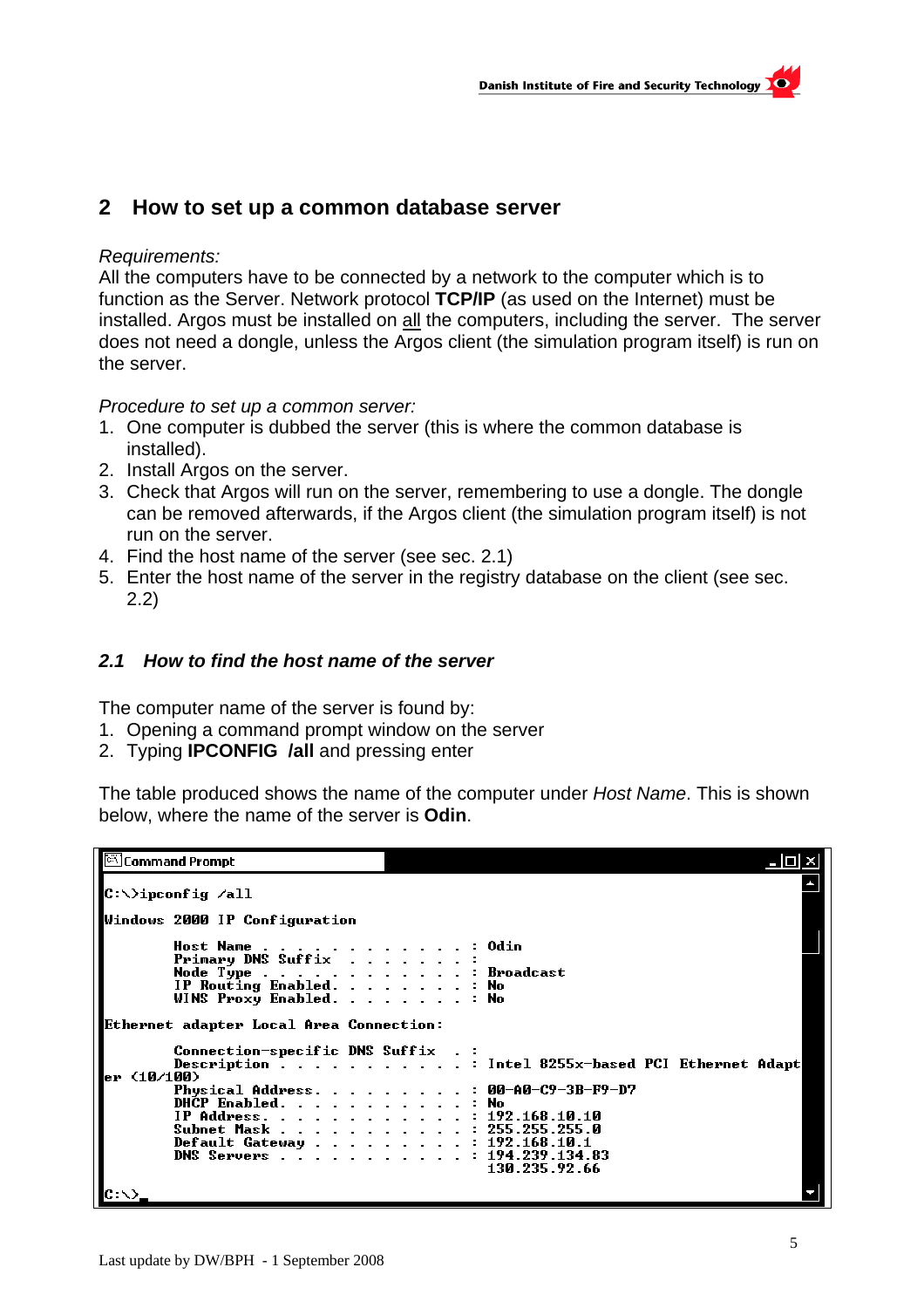#### <span id="page-5-1"></span><span id="page-5-0"></span>*2.2 How to set the host name of server on the clients*

Here is an example with three computers named **Odin**, **Thor** and **Balder**. The name of the server is **Odin**. **Thor** and **Balder** are clients.



The two client computers have to be told the name of the server and the path to the database file **Argos.gdb** on the server. The name of the server has to be added in front of the path to the database in the system registry on the client computers, as shown below.

#### *Procedure for setting the path on a client:*

- 1. Close Argos on the client, if the program is running (or else changes to the system registry will not be saved).
- 2. Click the Start button in Windows and then click Run.
- 3. Write **regedit** in the white field in the small window and click OK.

| <b>Run</b> |                                                                                                          |        |        |
|------------|----------------------------------------------------------------------------------------------------------|--------|--------|
|            | Type the name of a program, folder, document, or Internet<br>resource, and Windows will open it for you. |        |        |
| Open:      | regedit                                                                                                  |        |        |
|            | Ⅳ Run in separate memory space                                                                           |        |        |
|            | ПK                                                                                                       | Cancel | Browse |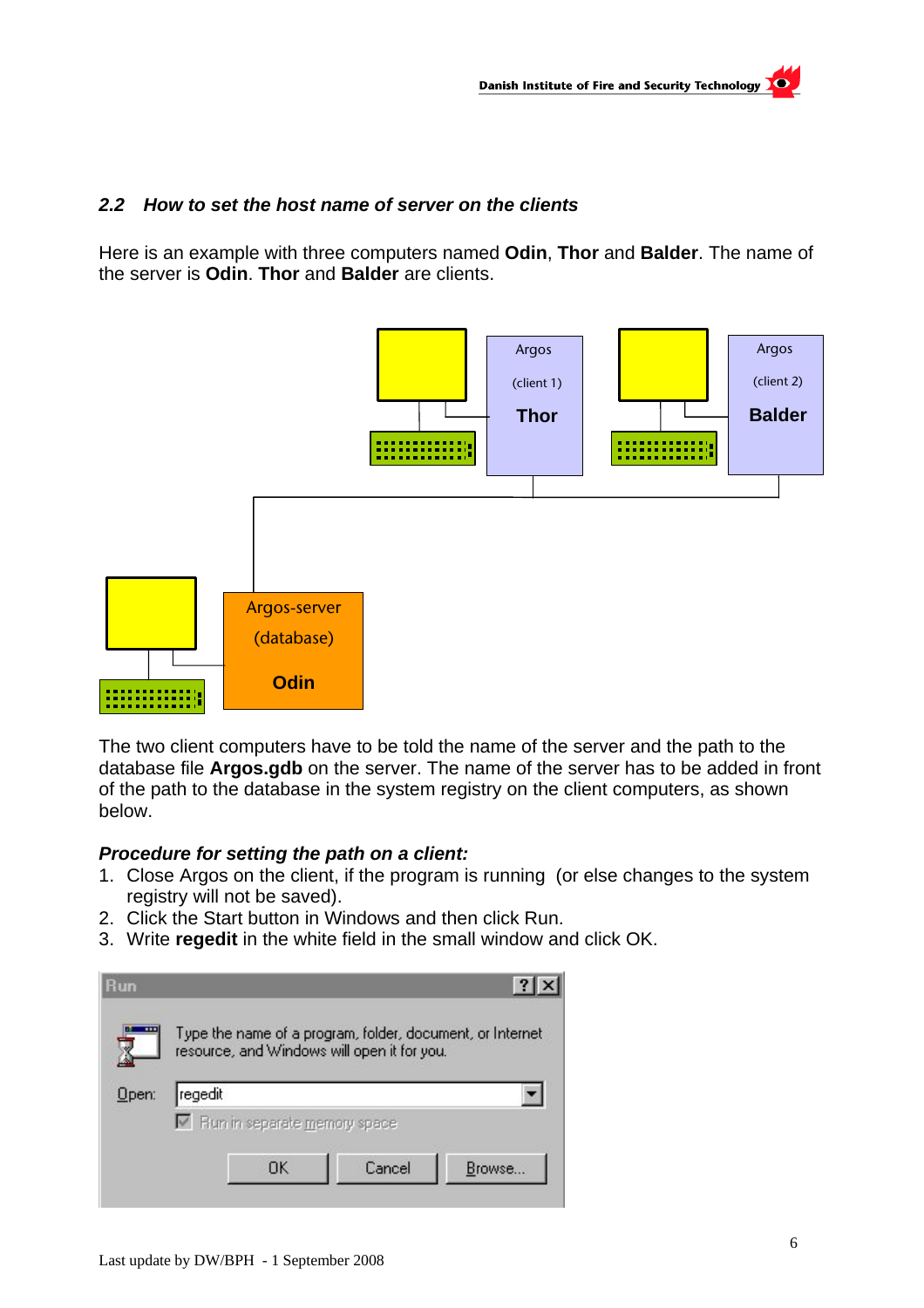This starts the system registry editor, which contains all the set-up information for each computer. Be careful not to erase anything. Taking a back-up of the registry is advised (click file, export).

| <b>Af Registry Editor</b>                                                                                                                                                                                                                                                                                                                                                                                              |   |                                                                                                                       |                                                                            |                                                                                                                         |  |
|------------------------------------------------------------------------------------------------------------------------------------------------------------------------------------------------------------------------------------------------------------------------------------------------------------------------------------------------------------------------------------------------------------------------|---|-----------------------------------------------------------------------------------------------------------------------|----------------------------------------------------------------------------|-------------------------------------------------------------------------------------------------------------------------|--|
| Edit View Favorites Help<br>Eile                                                                                                                                                                                                                                                                                                                                                                                       |   |                                                                                                                       |                                                                            |                                                                                                                         |  |
| <b>图</b> My Computer<br>Ξ<br>HKEY_CLASSES_ROOT<br>田<br>HKEY_CURRENT_USER<br>Œ<br>ė<br>HKEY_LOCAL_MACHINE<br><b>HARDWARE</b><br>Ð<br><b>B</b> SAM<br>⊞<br>SECURITY<br>SOFTWARE<br>Adobe<br>Ahead<br>Aladdin Knowledge Systems<br><b>PATTE</b><br>ATI Technologies<br>m.<br>Broadcom<br>m<br>CO7ft5Y<br>田<br>Classes<br>田<br>Clients<br>田<br><b>DIFT</b><br>⊟<br>$\Box$ Argos<br>DB-Config<br>Diskeeper Corporation<br>Ð |   | <b>Name</b><br>ab](Default)<br>ab]DataBaseName<br>BormVersion<br>ab]Protocol<br>ab]Role<br>ab]RoleList<br>ab]UserName | Type<br>REG_SZ<br>REG_SZ<br>REG_SZ<br>REG_SZ<br>REG_SZ<br>REG_SZ<br>REG SZ | Data<br>(value not set)<br>127.0.0.1:C:\Program Files\Argos\Argos.GDB<br>$\mathbf 0$<br>$\overline{c}$<br><b>SYSDBA</b> |  |
| <b>Fig. Firehird Project</b><br>My Computer\HKEY_LOCAL_MACHINE\SOFTWARE\DIFT\Argos\DB-Config                                                                                                                                                                                                                                                                                                                           | v |                                                                                                                       |                                                                            |                                                                                                                         |  |

**Figure 1** *System registry before changes* 

#### *The following changes have to be made to the system registry on the client computers:*

1. First, move down the file hierarchy by clicking:

```
HKEY_LOCAL_MACHINE 
SOFTWARE 
DIFT 
Argos 
DB-config
```
(The path is HKEY\_LOCAL\_MACHINE\SOFTWARE\DIFT\Argos\DB-Config)

2. Double click on the key **DataBaseName** to change it to the following values:

#### **Server (Odin)**

No changes are necessary here, but here the path to the Argos database can be seen *DataBaseName = 127.0.0.1:C:\Program Files\Argos\Argos.GDB* 

**Client 1 (Thor)**  Configuration of THOR *Set DataBaseName = Odin:C:\Program Files\Argos\Argos.GDB*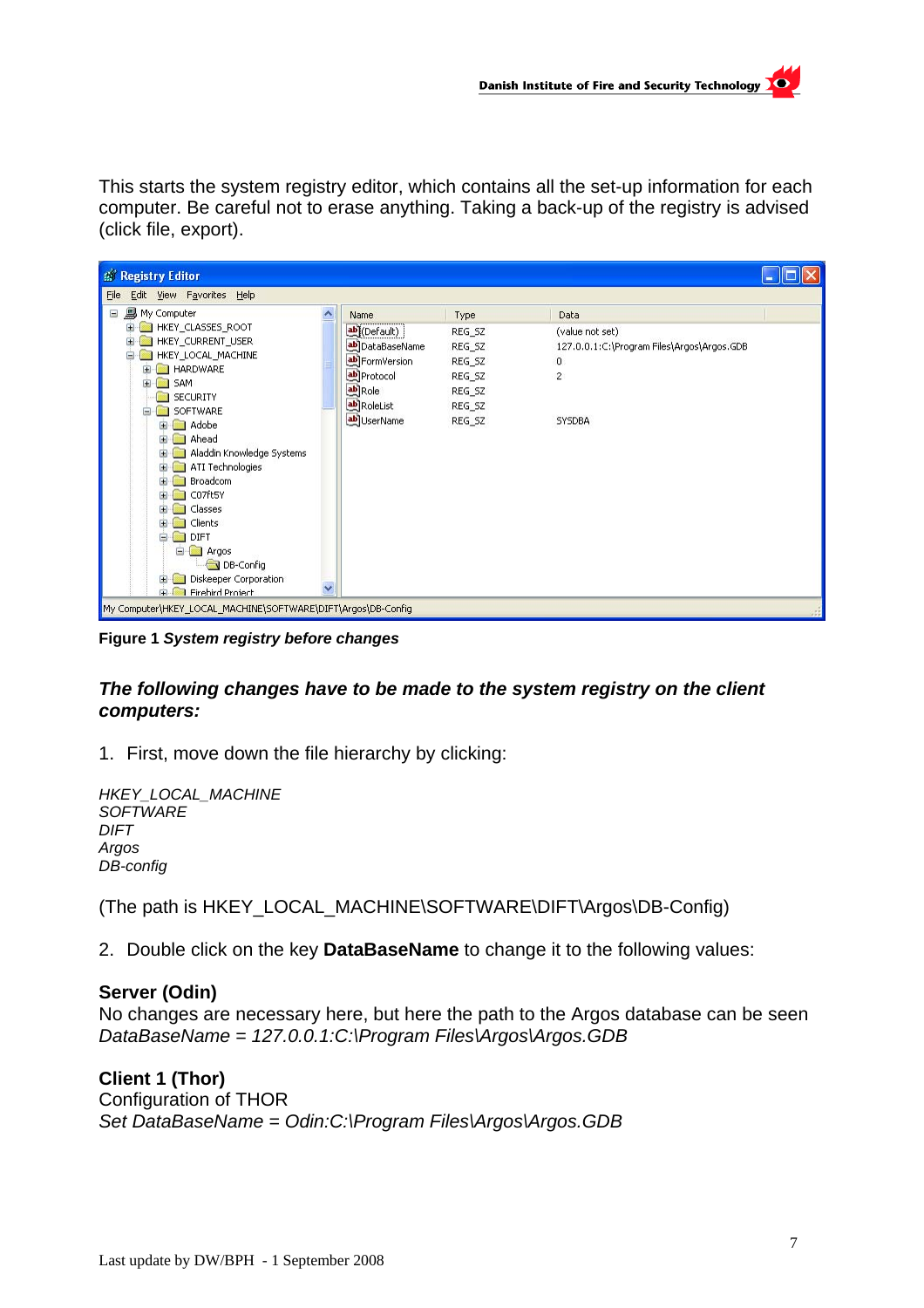#### <span id="page-7-0"></span>**Client 2 (Balder)**  Configuration of BALDER *Set DataBaseName = Odin:C:\Program Files\Argos\Argos.GDB*

In this example, "**Odin:"** had to be added to the path to the database on the two client computers. The registry on both client computers should then look as in figure 2.



**Figure 2** *System registry after changes*

#### *2.3 If path on client computer is different from path on server*

In a mixed environment, perhaps consisting of US Windows on the server and DK Windows on the clients, the paths to the programmes are different. **But** it is always the path on the server, which has to be entered in the registry on the clients.

| For example:<br>Path on server (Odin): | 127.0.0.1:c:\program files\argos\argos.gdb |
|----------------------------------------|--------------------------------------------|
| Path on Client before changes:         | 127.0.0.1:c:\programmer\argos\argos.gdb    |
| Path on Client after changes:          | Odin:c:\program files\argos\argos.gdb      |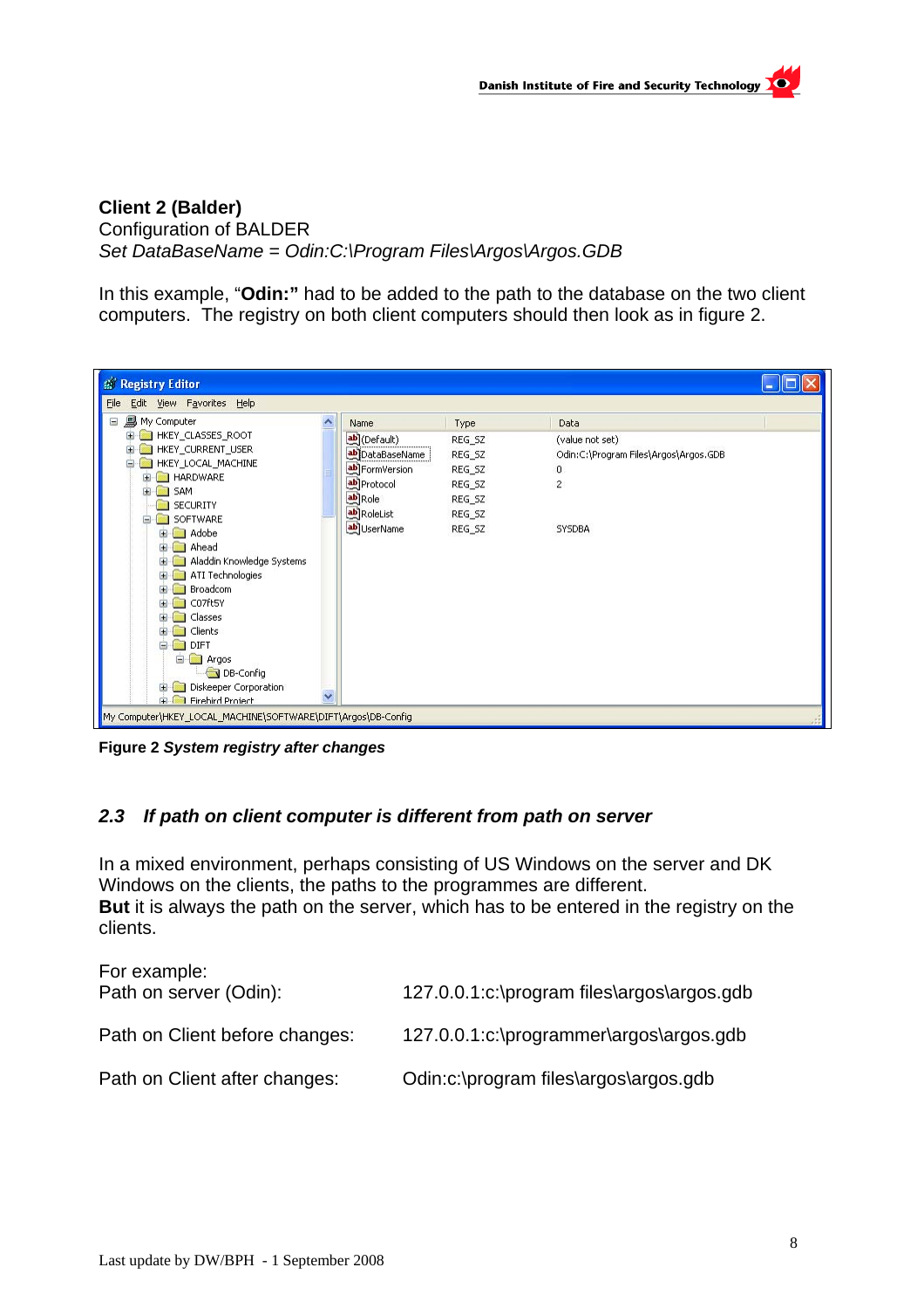#### <span id="page-8-0"></span>*2.4 Verification*

To check which database your local computer is connected to, or to verify that the information has been entered correctly in the system registry:

- 1. Start Argos on the client computer you want to check.
- 2. Open the Help menu, and click on "Path to database".

This brings up the window shown below, which shows the path to the database.

| File Data Help                    |                                       |                                                         |                                          |                     |
|-----------------------------------|---------------------------------------|---------------------------------------------------------|------------------------------------------|---------------------|
|                                   | K<<br>H<br>$\blacktriangleright$      |                                                         | 曙<br>W<br>鞣                              | 昌                   |
| <b>Cases</b>                      |                                       | Overview   General   Rooms in Scenario Beta_test_5_rum  |                                          |                     |
| Scenario                          | Scenario <sup>T</sup>                 | $Client name =$                                         | $Consultan \equiv$                       | $Last revision =$   |
|                                   | Beta_test_5_rum                       | DIFT                                                    | <b>DIFT</b>                              | 02/12/2005 15:52:41 |
|                                   | COOPER11                              | Model verification project                              | DIFT                                     | 02/12/2005 15:50:56 |
|                                   | <b>DIFLAGER</b><br><b>Information</b> |                                                         | $\times$                                 | 02/12/2005 15:51:00 |
|                                   | Example 1                             |                                                         |                                          | 02/12/2005 15:51:09 |
|                                   | Example 2                             | Path to database: Odin:C:\Program Files\Argos\Argos.GDB |                                          | 02/12/2005 15:51:16 |
|                                   | 1<br>Example 3                        |                                                         |                                          | 02/12/2005 15:57:25 |
|                                   | Example 4                             |                                                         |                                          | 02/12/2005 15:51:50 |
|                                   | Example 5                             | ÖK                                                      |                                          | 02/12/2005 15:51:54 |
|                                   | Example 6                             |                                                         |                                          | 02/12/2005 15:51:58 |
|                                   | Example 7                             | National Agency for Industry                            | <b>DIFT</b>                              | 02/12/2005 15:52:0. |
|                                   | Example 8                             | Roulunds Fabriker                                       | DIFT                                     | 02/12/2005 15:52:08 |
|                                   | <b>HOME</b>                           | Baden                                                   | DIFT                                     | 02/12/2005 15:52:16 |
|                                   | <b>Husted</b>                         | SYNTAX                                                  | DIFT                                     | 02/12/2005 15:52:36 |
|                                   | <b>PLASTEST</b>                       | National Agency for Industry                            | DIFT                                     | 02/12/2005 15:52:22 |
|                                   | PO-FLASH                              | Post flash-over fire with                               | opening factor 0.04                      | 27/06/2001 14:43:34 |
|                                   | Steckler-room                         | Argos                                                   | DIFT                                     | 02/12/2005 15:52:29 |
|                                   |                                       |                                                         |                                          |                     |
| <b>Fires</b><br><b>Components</b> | Search                                |                                                         | (Searches on the selected column header) |                     |

**Figure 3 Verification of path to database**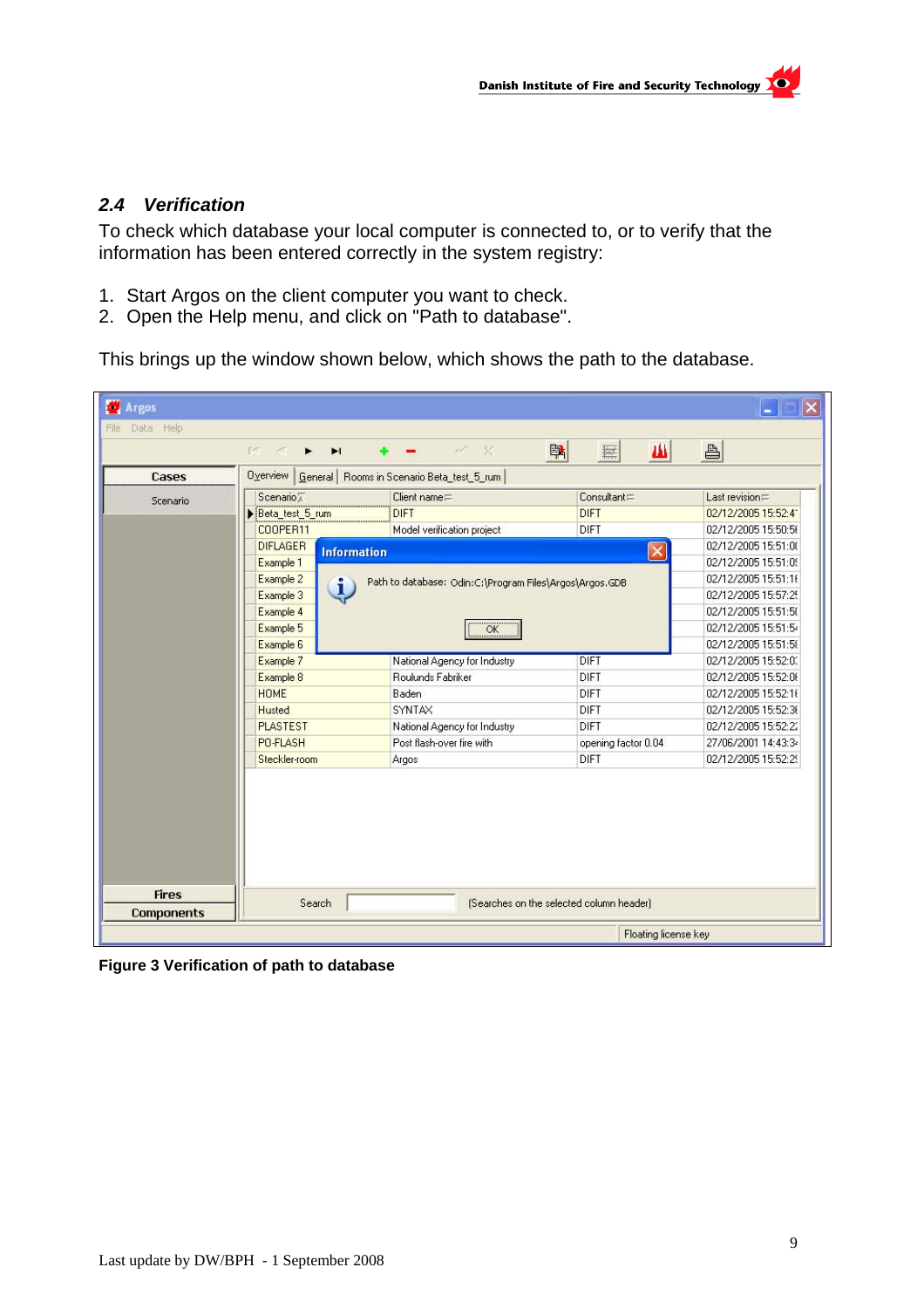# <span id="page-9-0"></span>**3 Saving memory and CPU operations on the clients (can be omitted)**

The client computer doesn't use the database on the local computer any more and so it can be shut down. This saves about 6 Mb in RAM-memory.

Closing the local database server on the local computer also ensures that the user doesn't log on to the wrong database by accident.

#### *Procedure:*

The Firebird database has its own control panel, which can be used to control the startup of the server.

- Click Start, Settings, Control Panel and **Firebird Server Manager**. Click Stop.
- In Start, choose Manual.

The control panel should appear as below.

| <b>Firebird Server Control</b>                                                      |
|-------------------------------------------------------------------------------------|
| The Firebird service is not<br>Start<br>running.<br>Version 1.5.5.4926 Firebird 1.5 |
| $\overline{\triangledown}$ Use the Guardian                                         |
| Run<br>● as a Service                                                               |
| as an application                                                                   |
| Start<br>C Automatically<br>© Manually                                              |
| OΚ<br>Cancel<br>Apply                                                               |